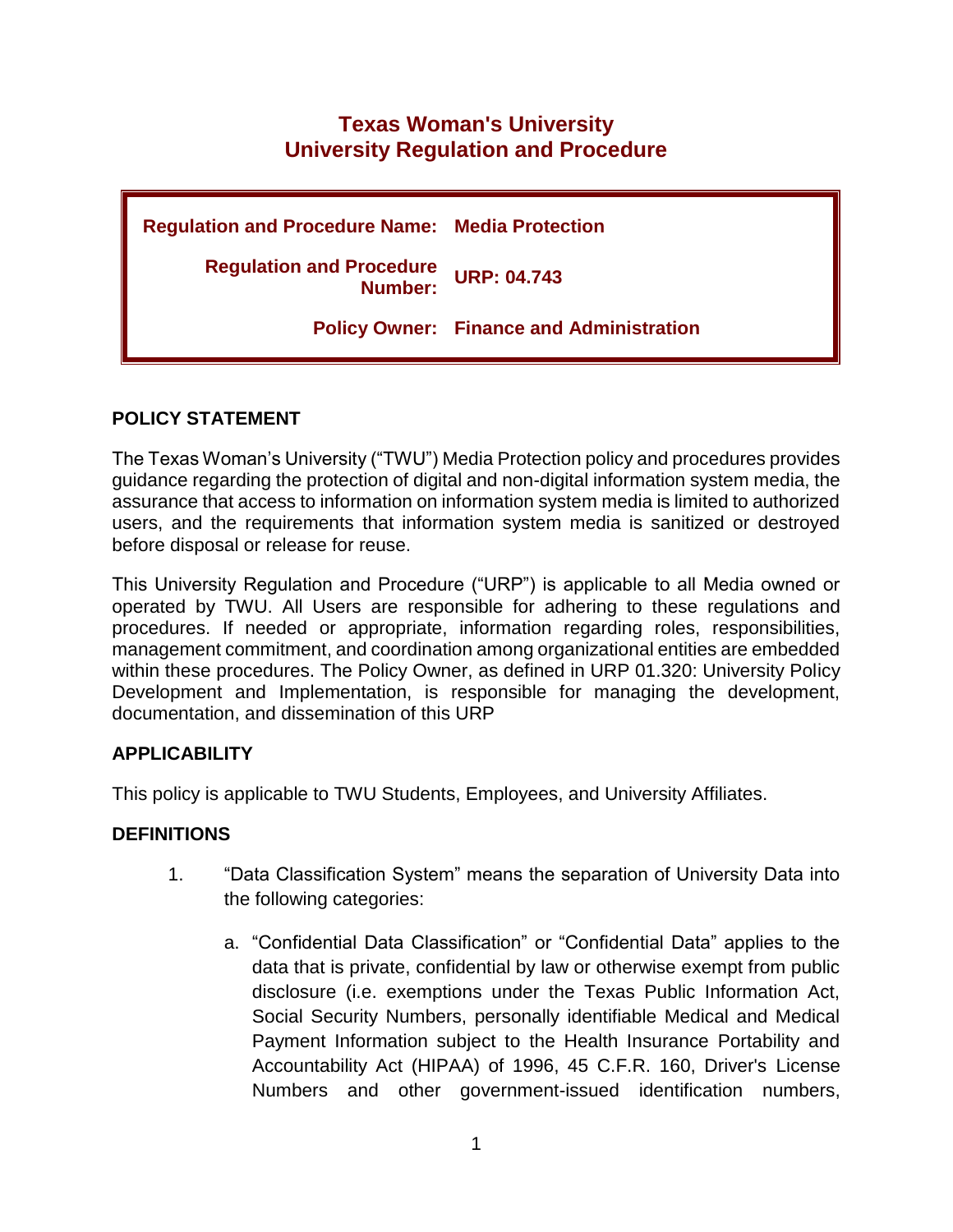Education Records subject to the Family Educational Rights & Privacy Act (FERPA) (20 U.S.C. § 1232g; 34 CFR Part 99), financial account numbers or credit or debit card number in combination with any required security code or Access code permitting Access to an individual's financial account, and/or other University Data about an individual likely to expose the individual to identity theft).

- b. "Agency Sensitive Data Classification" or "Agency Sensitive Data" applies to less-sensitive business Information that is intended for use within TWU. Its unauthorized disclosure could adversely impact TWU or its students, strategic partners, and/or Employees.
- c. "Public Data Classification" or "Public Data" applies to Information that has been approved by TWU management or the State of Texas for release to the public. There is no such thing as unauthorized disclosure of this Information and it may be disseminated without potential harm.
- d. "Business Functional Data Classification" or "Business Functional Data" applies to data relating to items, components, or processes that are sufficient to enable physical and functional processing of operations. Examples of data are: meta data (i.e., data defining other data), size, configuration, department structures, characteristics, functional characteristics, and performance requirements.
- 2. "Data Owner" means an individual who can authorize or deny access to certain data, and who is responsible for that data's accuracy, integrity, and timeliness.
- 3. "Data Custodian" means an individual designated by the Data Owner who assists with the ongoing operational tasks of managing Information assets.
- 4. "Employee" means any individual at TWU who is hired in a full-time, parttime, or temporary capacity in a faculty or staff position, or in a position where the individual is required to be a student as a condition of employment.
- 5. "Information Resources" means an element of infrastructure that enables the transaction of data, designed to provide content and information services to Users. Information Resources include information in electronic, digital, or audiovisual format and any hardware or software that store and use such information (i.e., electronic mail, local databases, externally accessed, CD-ROM, motion picture film, recorded magnetic media,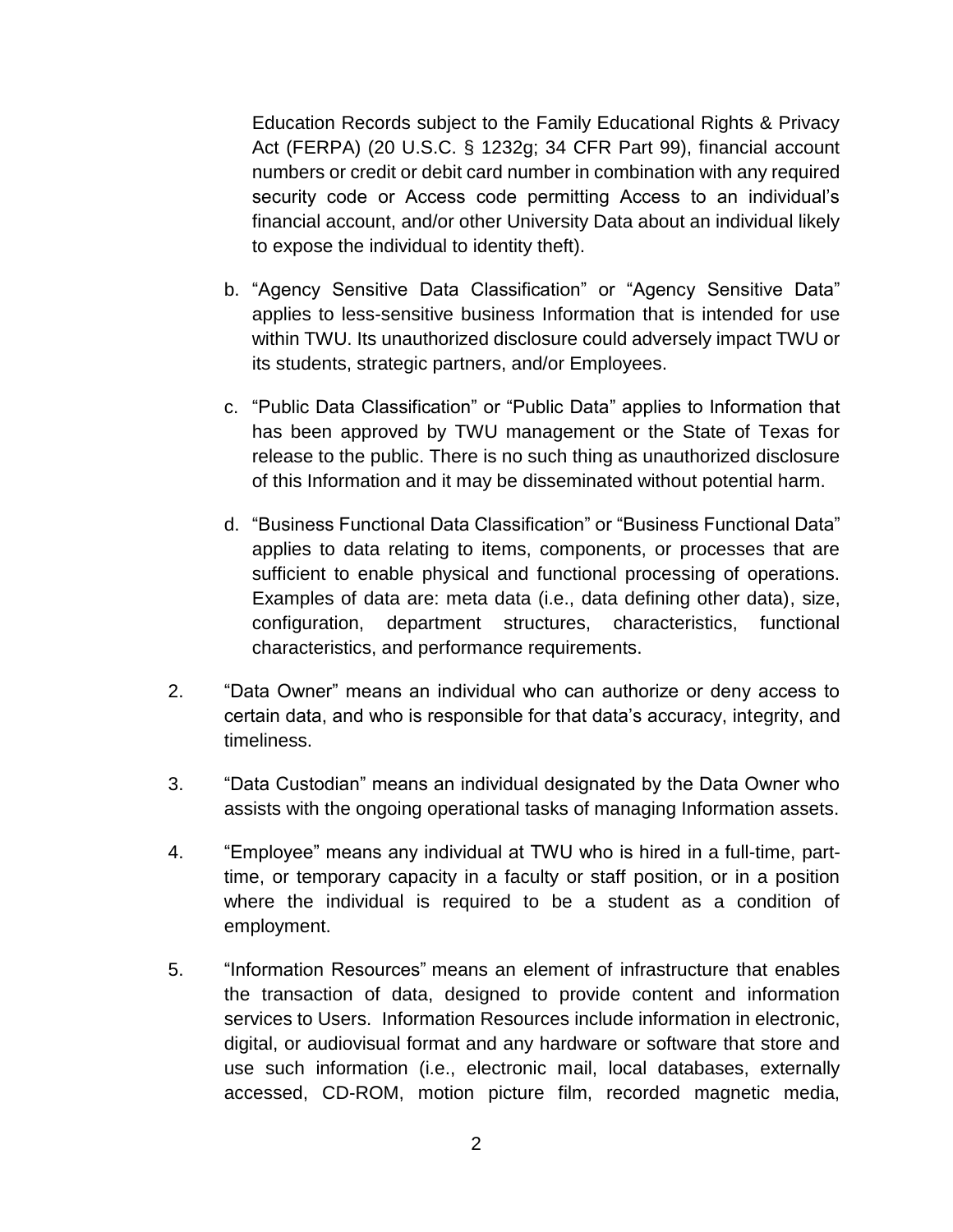photographs, digitized information, voice mail, faxes). This definition also includes computer printouts, online display devices, magnetic storage media, and all computer-related activities involving any device capable of receiving email, browsing Web sites, or otherwise capable of receiving, storing, managing, or transmitting electronic data including, but not limited to, cloud services, mainframes, servers, personal computers, notebook computers, hand-held computers, personal digital assistant (PDA), pagers, distributed processing systems, network attached and computer controlled medical and laboratory equipment (i.e., embedded technology), telecommunication resources, network environments, telephones, fax machines, printers, and service bureaus. Additionally, Information Resources includes the procedures, equipment, facilities, software, and data that are designed, built, operated, and maintained to create, collect, record, process, store, retrieve, display, and transmit information.

- 6. "Information System" means a discrete set of Information Resources organized for the collection, processing, maintenance, use, sharing, dissemination, or disposition of Information.
- 7. "Media" means digital or non-digital storage devices or systems. Digital Media may include, but are not limited to systems, diskettes, magnetic tapes, external/removable hard drives, flash/thumb drives and other portable mass storage devices, compact disks, and digital video disks. Media also applies to mobile computing and communications devices with information storage capability (e.g., notebook computers, tablets, and smart phones). Non-digital Media may include but are not limited to paper records/documents or microfilm.
- 8. "Media Protection" means the protection of digital and non-digital information system Media, the assurance that access to information on information system Media is limited to authorized users, and requirements that information system Media is sanitized or destroyed before disposal or release for reuse.
- 9. "National Institute of Standards and Technology (NIST)" means a nonregulatory agency of the United States Department of Commerce that works in cooperation with various industries to promote innovation and industrial competitiveness by advancing measurement science, standards, and technology.
- 10. "Student" means a person taking courses at TWU, a person who is not currently enrolled in courses but who has a continuing academic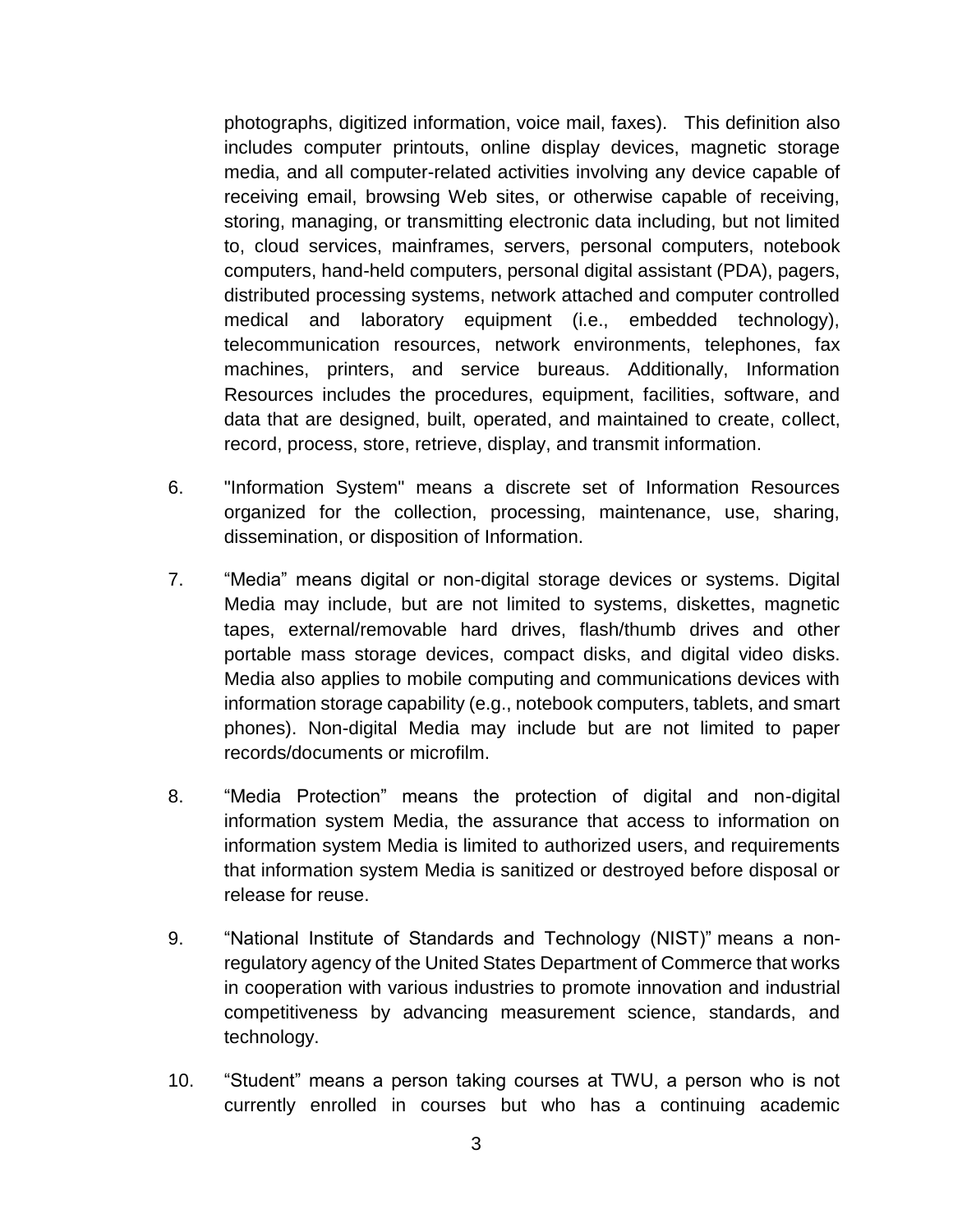relationship with TWU, and a person who has been admitted or readmitted to TWU.

- 11. "University Affiliate" means any individual associated with TWU in a capacity other than as a Student or Employee who has access to TWU resources through a contractual arrangement or other association. This includes the following individuals:
	- a. Contractors and Vendors: an individual, business, or governmental entity that has a fully executed contract to provide goods or services to TWU. This includes employees of contractors or vendors and independent contractors.
	- b. Employee of a Governmental Agency: an individual employed by a federal or Texas state agency.
	- c. Employee of a TWU-Affiliated Institution: an individual who works for organizations that are tightly aligned with the University.
	- d. Pre-Employment Individual: an individual who will be hired by the University and the hiring department has sponsored their access to TWU resources.
	- e. Other University Affiliate: any individual who does not fit into any other category and needs access to TWU resources.
- 12. "Users" means TWU Employees, contractors, vendors, or other people using a TWU Information Resource.

### **REGULATION AND PROCEDURE**

- I. Security Standards
	- A. Media Access
		- 1. Access to Media containing Confidential or Agency Sensitive Data shall be restricted to authorized personnel using physical access controls and safeguards (such as a locked cabinet or office). Data Owners are responsible for authorizing User access to their respective Media.
		- 2. Users shall not share or distribute Media with non-authorized Users.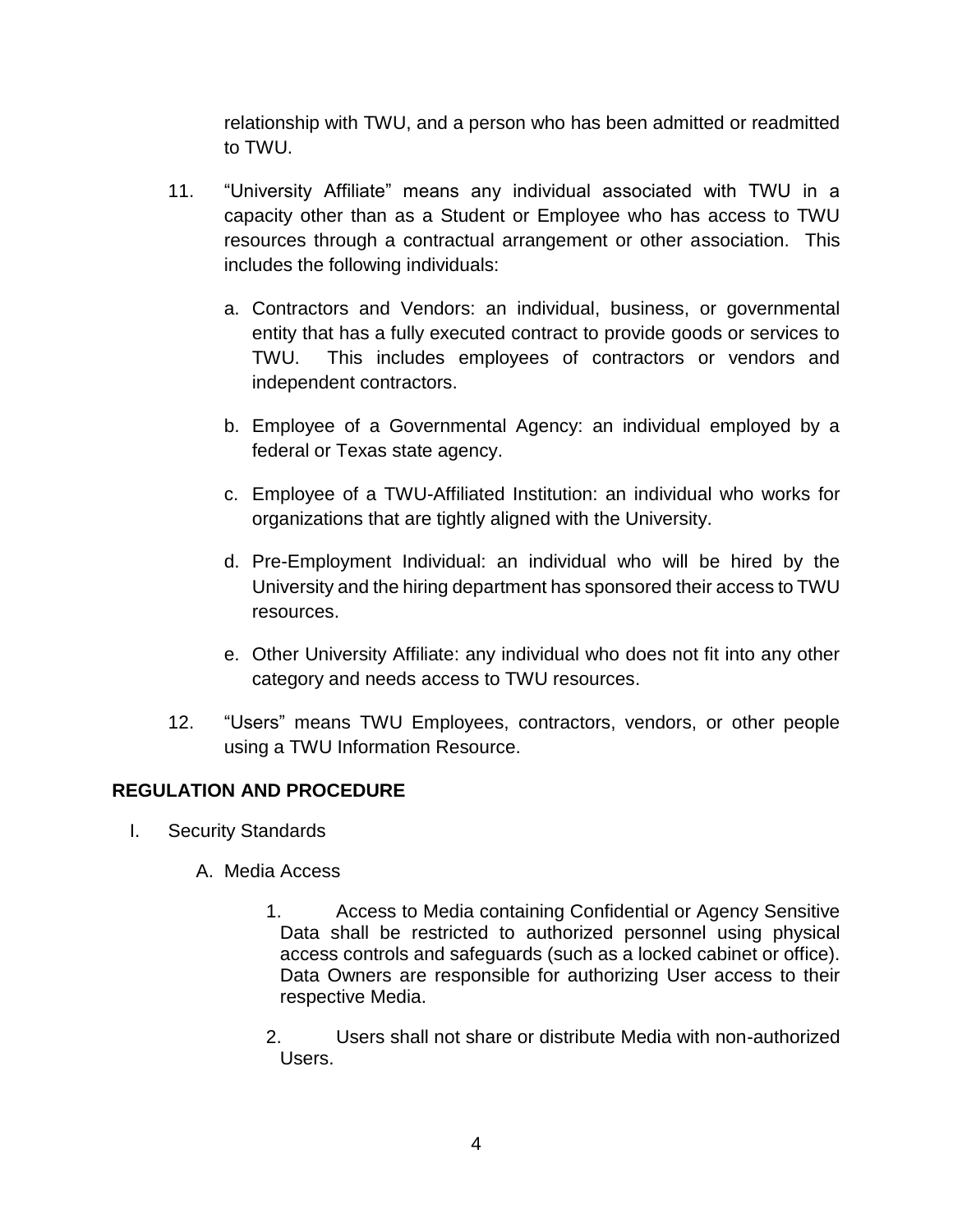- 3. Users should label and handle media according to Data Classification (i.e. Confidential, Sensitive). If labeled Media is found in public, the Media should be reported to the Information Security Officer.
- B. Media Sanitization
	- 1. TWU-owned Media must be sanitized prior to disposal, release of TWU control, or release for reuse. Sanitization may be accomplished via overwriting or modifying the Media to make data unreadable or indecipherable, or physically destroying the Media. Users may make a Media sanitization request using the Service Request System.
	- 2. Users shall only dispose of Media in accordance with state requirements and applicable university records retention schedules and Data Classification.
	- 3. Media containing Sensitive Information, including Confidential Data or Agency Sensitive Data, shall be disposed of if no longer in use or completely cleared before it is reassigned to a different User or disposing of it when no longer used consistent with the Department of Defense ("DoD") 5220.22-M data erasure standard. The appropriate Data Custodian is responsible for ensuring compliance with this standard.
	- 4. The Data Custodian shall keep a record (electronic or hard copy) documenting the completion of the sanitization or destruction process (may be referred to as a "Certificate of Destruction"). The record should include the following information, as applicable:
		- a. Date of sanitization/destruction;
		- b. Description of the item(s) and serial number(s), if available;
		- c. Inventory number(s);
		- d. The process and sanitization tools used to remove the data or method of destruction; and
		- e. The name and address of the organization the equipment was transferred to.
- C. Media Use
	- 1. Sensitive and Confidential Data should not be stored on removable Media. If storage on removable media is required, then the Media containing Sensitive and Confidential information must be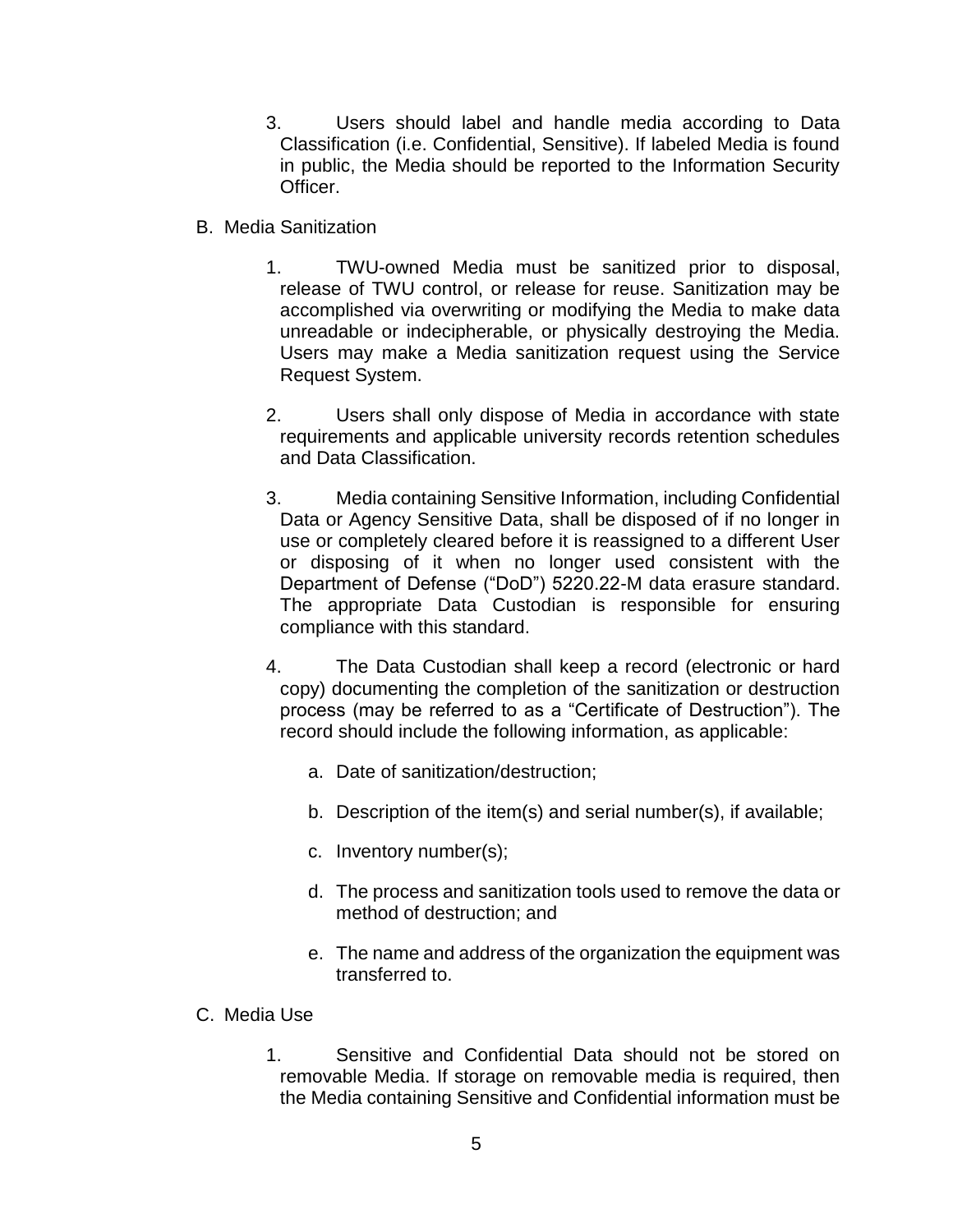encrypted. Data Owners are responsible for authorizing Data storage on removable Media and ensuring encryption.

- 2. All removable computer Media containing Sensitive Information, including Confidential Data or Agency Sensitive Data, shall have a clearly designated owner, accountable for ensuring all applicable security controls are met.
- 3. Personally-owned Media should not be used to store or transmit TWU Confidential and Sensitive Data.
- II. Regulatory Compliance
	- A. The State of Texas has chosen to adopt a select number of Media Protection ("MP") principles established in NIST SP 800-53 "Media Protection" guidelines. The NIST MP controls have been assigned a number; however, the State of Texas has not adopted every NIST MP control, so there are gaps in the numbering sequence. The following subsections outline the MP standards included in TWU's regulations and procedures.
		- 1. MP-1, MP-2, MP-3, MP-6, and MP-7.
- III. Compliance

Employees that violate this policy are subject to corrective and disciplinary action, including and up to dismissal, in accordance with URP 02.330: Faculty Responsibilities, Standards of Conduct, and Disciplinary Processes and URP 05.600: Staff Standards of Conduct and Disciplinary Process. TWU may also take corrective action against interns, volunteers, contract employees, contractors, and/or consultants that violate this policy, including and up to termination of TWU's relations or access with that individual or entity. Students that violate this policy are subject to corrective and disciplinary action, including and up to suspension or expulsion, in accordance with TWU's URP 06.200: Student Code of Conduct.

#### **REVIEW**

This policy will remain in effect and published until it is reviewed, updated, or archived. This policy is to be reviewed once every six years. Interim review may be required as a result of updates to federal and state law or regulations, Board of Regents policies, or internal processes or procedures.

#### **REFERENCES**

Tex. Admin. Code, Ch. 202

[Department of Information Resources Security Standards Catalog](https://dir.texas.gov/sites/default/files/2022-01/DIR%20Security%20Control%20Standards%20Catalog%202.0.pdf)